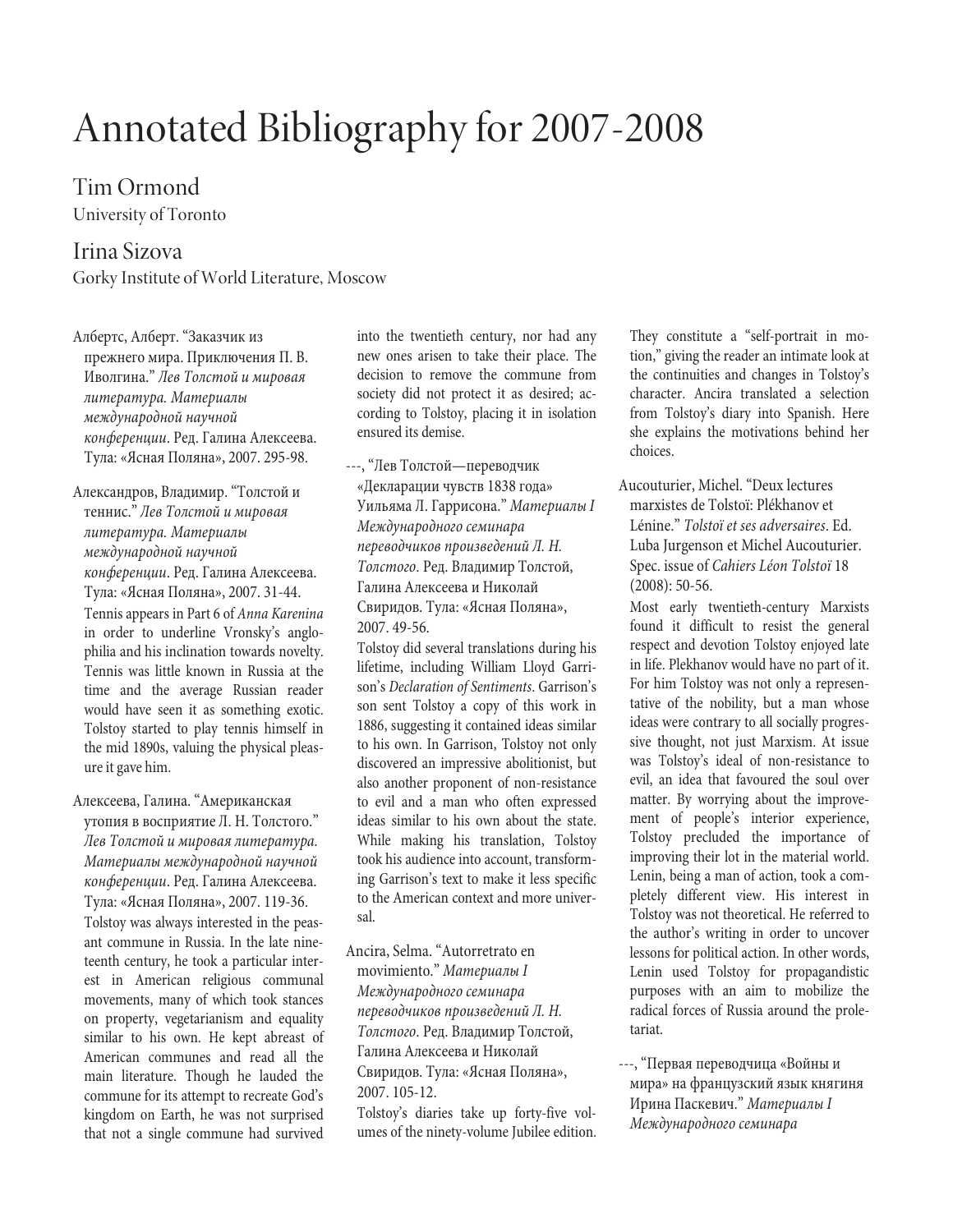переводчиков произведений Л. Н. Толстого. Ред. Владимир Толстой, Галина Алексеева и Николай Свиридов. Тула: «Ясная Поляна», 2007. 5-14.

The first French translation of War and Peace appeared in 1879. In rather secretive fashion, it declared that it was translated with the author's authorization "par une Russe." That Russian woman was Princess Irina Paskievitch, born in 1835. Turgenev's role in distributing this translation is discussed. A comparison of Paskievitch's translation to others (Henri Mongault and Boris de Schloezer) is also made.

Балк, Ээро. "Арвид Ярнефельт писатель, переводчик и толстовец." Материалы I Международного семинара переводчиков произведений Л. Н. Толстого. Ред. Владимир Толстой, Галина Алексеева и Николай Свиридов. Тула: «Ясная Поляна», 2007. 95-104. Arvid Järnefelt was an early translator of

Tolstoy's work into Finnish. Starting in 1894, he spent eighteen years translating ten volumes of Tolstoy's work, Biriukov's Life and Work of Lev Tolstoy and Chertkov's Flight of Tolstoy.

Bancaud, Florence. "Kafka et le monde russe (Kafka and the Russian World)." Études Germaniques 62.1 (2007): 45-59. From 1912-15, Kafka took a mental voyage into Russia, reading Gogol, Dostoevsky, Tolstoy, and Chekhov along the way. These authors provided Kafka with the tools he needed to criticize western civilization. Like him, they saw the problems underlying materialism, rationalism and individualism. They also taught Kafka to move beyond scepticism and nihilism. They did not stop at deploring the fragmentation of society caused by modernity; they also had the dream of reintegrating the individual with the community, as demonstrated in their concern over the gap between the intelligentsia and the peasantry.

Barros García, Benamí. "Introducción a

La Simbología Del Dedo En Los Clásicos De La Literatura Rusa De La Segunda Mitad Del Siglo XIX. (Introduction to the Symbolism of the Finger in the Classics of Russian Literature of the Second Half of the Nineteenth Century)." Espéculo: Revista de Estudios Literarios 36 (2007): 31 Oct. 2008 <http://www.ucm.es/info/especulo/nu mero36/dedorus.html>

A discussion of the symbol of the finger in Fathers and Sons, Father Sergius, Crime and Punishment, and Brothers Karamazov. Each work imparts a transcendental meaning to the finger. In Father Sergius the finger is reminiscent of the phallus, and its severance and destruction signify the battle between carnal pleasure and spiritual resolve.

Бек, Карин. "А император-то немой!" Лев Толстой и мировая литература. Материалы международной научной конференции. Ред. Галина Алексеева. Тула: «Ясная Поляна», 2007. 173-80. Napoleon's husky voice during the battle of Borodino illustrates the broader thesis of War and Peace: the most powerful historical figures have the least impact on events. The narrator uses many other strategies to highlight the Emperor's lack of control and to undermine his authority: portions of the novel that ought to be written in French are relayed in Russian, for example. The purpose is to use language and Napoleon's voice to reveal that he does not understand the Russian reality he invades.

Bendavid-Val, Leah. Song without Words: The Photographs and Diaries of Countess Sophia Tolstoy. Washington, DC: National Geographic, 2007.

Between 1885 and 1910 Sofia Andreevna Tolstaia took over a thousand photographs. This collection of photos and diary entries gives an impression of some of the distinguished guests who came to Iasnaia Poliana, as well as giving a glimpse of the local peasantry and into the family's private life.

Богачева, Зинаида. "Немецкие

переводы повести Л. Н. Толстого «Детство»." Материалы I Международного семинара переводчиков произведений Л. Н. Толстого. Ред. Владимир Толстой, Галина Алексеева и Николай Свиридов. Тула: «Ясная Поляна», 2007. 113-22.

Childhood is a work of special significance in Germany: Karl Ivanovich's "kind German voice" and maman's preference for holding intimate conversation in German resonated with readers. Bogacheva here analyzes the numerous German translations of this work.

Бурба, Дмитрий. Зеркало русского индуизма. Неизвестный Лев Толстой. Москва: «София», 2006.

Christoyannopoulos, Alexandre J. M. E. "Leo Tolstoy on the State: A Detailed Picture of Tolstoy's Denunciation of State Violence and Deception." Anarchist Studies 16.1 (2008): 20-47. Tolstoy was a political anarchist. For the later Tolstoy in particular, the state is a hermetically sealed system maintained by violence, oppression and hypocrisy. It depends upon war and exploitation and is therefore neither Christian, nor rational. Expounding upon Tolstoy's anarchist theme, this article gives an overview of all Tolstoy's main political ideas from his polemical writings and essays. It concludes with a consideration of how Tolstoy's ideas remain relevant to anarchists

Courcel, Martine de. "«Grandeur et infamie de Tolstoï» selon Jean Cassou." Tolstoï et ses adversaires. Ed. Luba Jurgenson et Michel Aucouturier. Spec. issue of Cahiers Léon Tolstoï 18 (2008): 70-80.

today.

A summary and evaluation of Cassou's little known book, Grandeur et infamie de Tolstoï (1932). Though Tolstoy is a "demiurge," capable of unrivaled feats of creativity, he suffers from a crippling debilitation—his narcissism. It is so powerful that it prevents him from ever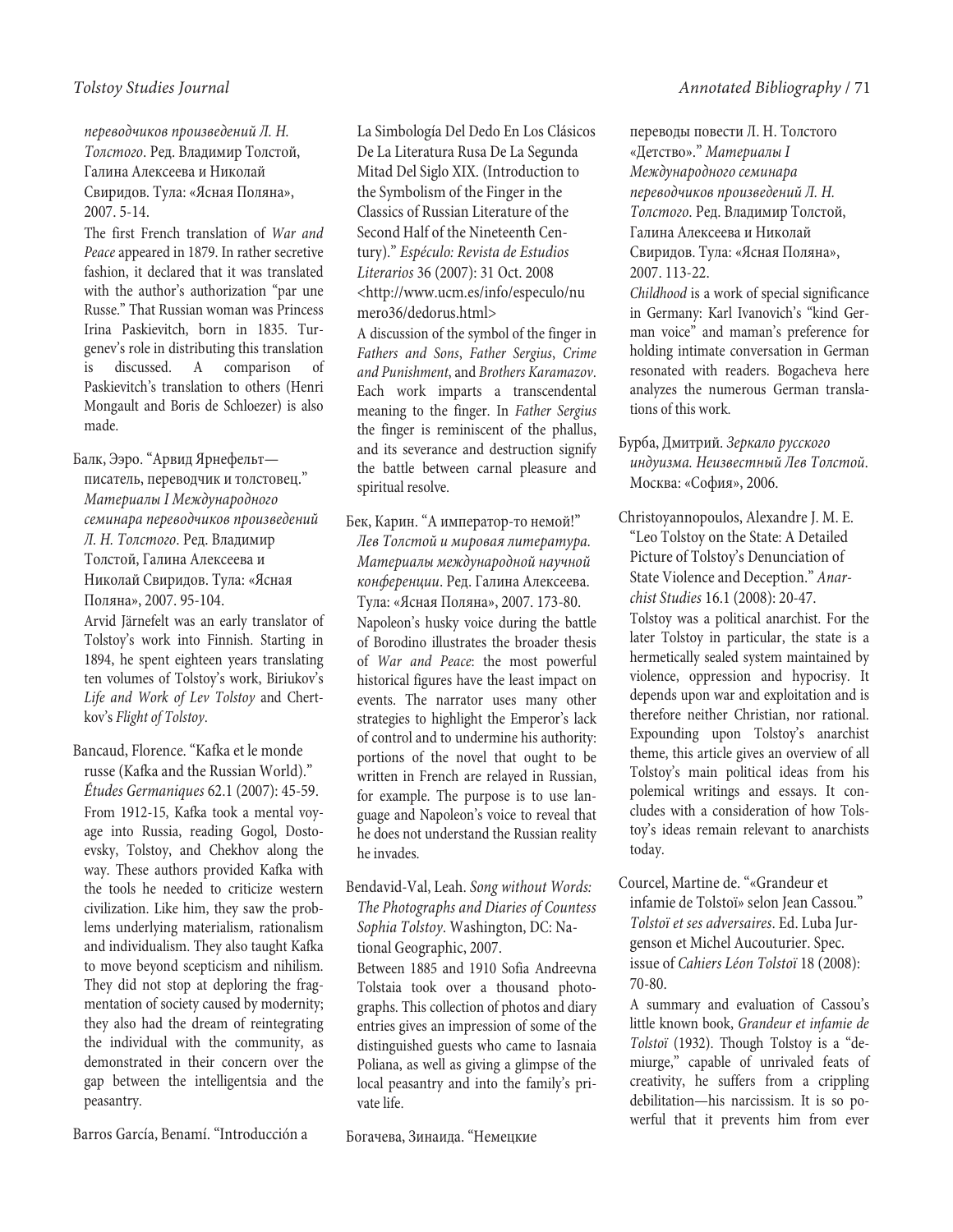experiencing true love, despite the attention he devotes to this subject in his art.

Денёв, Коринн Франсуа. "Русское заимствование: Толстой глазами Брессона." Перевод А. Н. Полосиной. Лев Толстой и мировая литература. Материалы международной научной конференции. Ред. Галина Алексеева. Тула: «Ясная Поляна», 2007. 197-208. Robert Bresson's Argent (1983) is an adaptation of Tolstoy's posthumously published Counterfeit Bill (Фальшивый купон) (1911). Bresson may have been the most Russian of all French film directors. He certainly had very strong affinities for Tolstoy. He, too, searched continually for religious fulfillment and was concerned about social inequality. Most important of all, he shared the author's belief that the purpose of art is to search for truth. Deneuve compares the film to the unfinished story, evaluating the way in which Bresson chose to finish it.

# Donskov, Andrew. Ed. Leo Tolstoy and Russian Peasant Sectarian Writers: Selected Correspondence. Trans. John Woodsworth. Ottawa: Slavic Research Group, U. of Ottawa. 2008.

Around the same time that Tolstoy got involved with Posrednik in 1885, he also started corresponding with the sectarian writer T. M. Bondarev (from 1885-98). He continued to correspond with other peasant sectarians until his death. This book gathers the correspondence between Tolstoy and four such writers, Bondarev, F. A. Zheltov (1887-1909), P. V. Verigin (1895-1910) and M. P. Novikov (1896- 1910). This correspondence coincides with the radicalization of Tolstoy's religious and political convictions, something which led to his excommunication in 1901 and his vilification in the Orthodox journal Миссионерское обозрение. These letters reveal how similar the author's views were to those of peasant sectarians. They also reveal important differences, such as Tolstoy's dislike of the insistence of all sectarians on an insular group identity. He preferred to think in more universal terms. Some of the letters included in

this book are available for the first time in English. An introduction is provided which provides the background on Tolstoyanism, popularism, some of the various sectarian groups, such as the Molokans and Doukhobors. It also characterizes Tolstoy's correspondence with each of the peasant sectarian writers contained in the book. (See also the review in this issue of the Tolstoy Studies Journal.)

- ---, "Толстой и канадские духоборцы сегодня." Лев Толстой и мировая литература. Материалы международной научной конференции. Ред. Галина Алексеева. Тула: «Ясная Поляна», 2007. 137-50.
- Джан, Гэри Р. "Хорошо ли сослужили мастеру? (Дальнейшие заметки по поводу рассказа «Бог правду видит, да не скоро скажет»)." Лев Толстой и мировая литература. Материалы международной научной конференции. Ред. Галина Алексеева. Тула: «Ясная Поляна», 2007. 231-40. A translation of Gary R. Jahn's rejoinder to Hugh McLean's observations on God Sees the Truth but Waits. A translation of McLean's article also appears in this volume (see below). The exchange originally appeared in Tolstoy Studies Journal in 2004. Both of these texts are republished in English in McLean's In Quest of Tolstoy (see below).

# Ferington, Esther. "Chronicle of a New Age." Humanities 28.4 (2007): 32-35.

The New Age, edited by Alfred Richard Orage, was published in London between 1907 and 1922. The subject matter covered in this journal was vast. Of note was the journal's popularization of the novels of Tolstoy and Dostoevsky as well as the plays of Chekhov. Professor Robert Scholes of Brown University, along with his team at the Modernist Journals Project has made the entire run of The New Age available on line, thanks to funding from the National Endowment for the Humanities.

Figes, Orlando. "Tolstoy's Real Hero." The

A comparison of Pevear and Volokhonsky's latest translation of War and Peace to previous ones, particularly Constance Garnett's. Tolstoy's rhetorical style, his syntax and the use of French in the novel all pose challenges to the translator. Nabokov's comments on Tolstoy and his general observations on translation are also considered.

Философия: люди и идеи. Выпуск 1. Лев Толстой и культура XXI века. Материалы научно-практической конференции в МГПУ 28 марта 2008 г., посвященной 180-летию со дня рождения Л. Н. Толстого. Москва: 2008.

Divided into three sections, this collection assesses Tolstoy's influence on contemporary culture. Section 1, "Tolstoy and Society," discusses the socio-political ideas of Tolstoy, Tolstoy and modernity (nonresistance to evil), the idea of fair labor in Russian society, and the philosophical problem of war. Section 2, "Tolstoy and Man," deals with the Tolstoyan conception of pedagogy and the problem of selfperfection. Section 3, "Tolstoy and Culture," includes articles on Tolstoy's Christian worldview, the aphoristic folklore in his diaries, notebooks and articles. Includes a systematic presentation of the opinions of Russian philosophers about Tolstoy and Dostoevsky's aesthetics. Includes "Goethe, Tolstoy and the Universalism of Thought." (I. S.)

Фомин, Е. О. и С. Б. Стебловская. За что Лев Толстой был отлучен от церкви. Сборник исторических документов. Москва: «Даръ», 2006.

Genis, Aleksandr. "War and Peace in the Twenty-First Century." Trans. Liv Bliss. Russian Social Science Review 48.3 (2007): 79-90. Also appearing in Russian Studies in Literature 43.1 (2007): 49-60.

War and Peace is devoid of the literary self-consciousness of the twentiethcentury novel. Genis compares its organic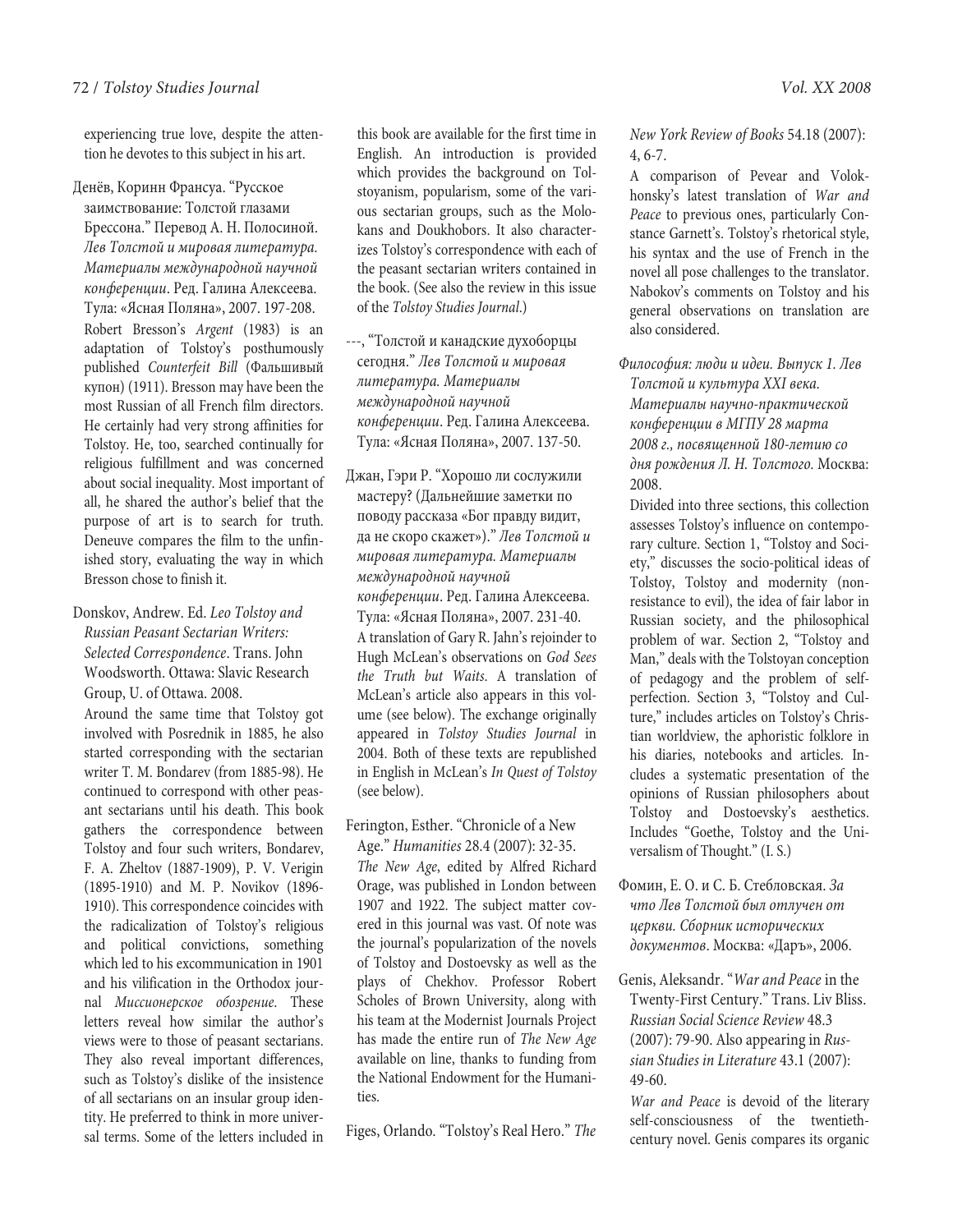style to the famous "suddenly" of Dostoevsky, the "self-sufficient phrases" of Nabokov, the brevity of Babel and the literary retrospection of Joyce.

Геренчер, Зигмонд. "Переводы произведений Л. Н. Толстого на венгерский язык. Примечания на «Яснополянские записки» Душана Маковицкого." Материалы I Международного семинара переводчиков произведений Л. Н. Толстого. Ред. Владимир Толстой, Галина Алексеева и Николай Свиридов. Тула: «Ясная Поляна», 2007. 123-28.

Géry, Catherine. "«Le Père Serge» de Yakov Protazanov ou Tolstoï revisité par le cinéma muet." Voix du monde slave. Ed. Isabelle Després. Spec. Issue of Chroniques slaves 3 (2007): 105-14. By the 1920s, technological advances and theoretical works in the field of montage helped Soviet cinema find the means to express complex psychological states. Prerevolutionary Russian film, which was less advanced than the cinema of western nations, could only rely upon clumsy effects and symbolism to suggest these states. Yakov Protazanov's Father Sergius, produced in 1917, is the best example of a Russian silent film. Analyzing it helps us see some of the strategies available to silent film in Russia before the advances of the 1920s.

Грызлова, Ираида. "«История похода в Россию» полковника артиллерии маркиза Жоржа де Шамбре—один из источников романа Л. Н. Толстого «Война и мир»." Лев Толстой и мировая литература. Материалы международной научной конференции. Ред. Галина Алексеева. Тула: «Ясная Поляна», 2007. 71-90. An analysis of Chambray's Histoire de l'expédition de Russie, an important source for War and Peace. It sheds light on many important events and details, such as the political circumstances in Europe prior to the war, Napoleon's relationship to the Poles and his attitude to their political

aspirations in 1812, Alexander I's immediate reaction to the declaration of war, the peculiarities of Russia Napoleon overlooked before invading, the importance of Barclay de Tolly, the relations between Bagration and Barclay, and the significance of the Battle of Smolensk.

- Гудаков, Владимир. "Россия в произведениях Толстого и Дюма." Лев Толстой и мировая литература. Материалы международной научной конференции. Ред. Галина Алексеева. Тула: «Ясная Поляна», 2007. 209-20.
- Haddad-Wolting, Karen. "Un dialogue critique entre Dostoïevski et Tolstoï." Tolstoï et ses adversaires. Ed. Luba Jurgenson et Michel Aucouturier. Spec. issue of Cahiers Léon Tolstoï 18 (2008): 81-91.

Though Tolstoy and Dostoevsky were not adversaries, neither were they the best of friends. While their relations were not as complicated as those of Turgenev and Tolstoy, they nevertheless had their subtle nuances. Dostoevsky felt an element of professional jealousy for Tolstoy as an author who was paid more for his work and who never had to write under the same trying circumstances. Dostoevsky also took issue with the portrayal of the family in Tolstoy's work; to him, the families depicted in War and Peace, Childhood, Boyhood, and Youth were "mirages" of no relevance to contemporary experience. His critique of Anna Karenina is famous. When Dostoevsky died, Tolstoy began his dialogue with him in earnest. Of particular note is the influence of Notes from the Dead House, Notes from Underground, and The Idiot on Resurrection.

# Hellbeck, Jochen. "'War and Peace' for the Twentieth Century." Raritan 26.4 (2007): 24-48.

From 1943 to 1960 Vassily Grossman wrote two volumes that can be justifiably called the War and Peace of the twentieth century—For a Just Cause and Life and Fate. Born out of the author's journalistic writings as a soldier-correspondent during the Second World War, they surpass the

socialist realist dictates of the time and take their aesthetic and ethical cues from the tradition of the classic Russian novel and mainly from Tolstoy. For a Just Cause had to be severely abridged in order to meet censorship requirements. It was published in the USSR in 1952. Life and Fate was suppressed outright in 1960 and published in its first Russian edition in Switzerland in 1980. Grossman uses his work to explore similar historical and ethical issues Tolstoy takes up in War and Peace. His characters continue Tolstoy's tradition of complex characters by portraying their thought processes and thereby revealing their weaknesses and moral corruptions. This article announces a new publication of Life and Fate in English translation.

Hruska, A. "Love and Slavery: Serfdom, Emancipation, and Family in Tolstoy's Fiction." Russian Review 66.4 (2007): 627-46.

Tolstoy identified serfdom with patriarchal structure and maternal love, thus its dissolution presented a drastic and frightening transformation for him. Taken together, Childhood, Family Happiness, War and Peace, and Anna Karenina reveal the stable, paternal structures and maternal, nurturing love that serfdom affords. Families are more secure when they are found in novels like War and Peace where the issue of emancipation is a distant concern; families lose stability when serfdom has been abolished, so that in a novel like Anna Karenina, new structures must be established in order to maintain the family. Each of these works combines a longing for permanence and stability with anxiety about the inevitability of change.

---, "Чернышевский, Толстой и пределы личности." Лев Толстой и мировая литература. Материалы международной научной конференции. Ред. Галина Алексеева. Тула: «Ясная Поляна», 2007. 181-88. Tolstoy disliked Chernyshevsky. Though he repeatedly tries to dismiss the thinker as a hack, Tolstoy's anger towards his opponent expresses a partial acknowl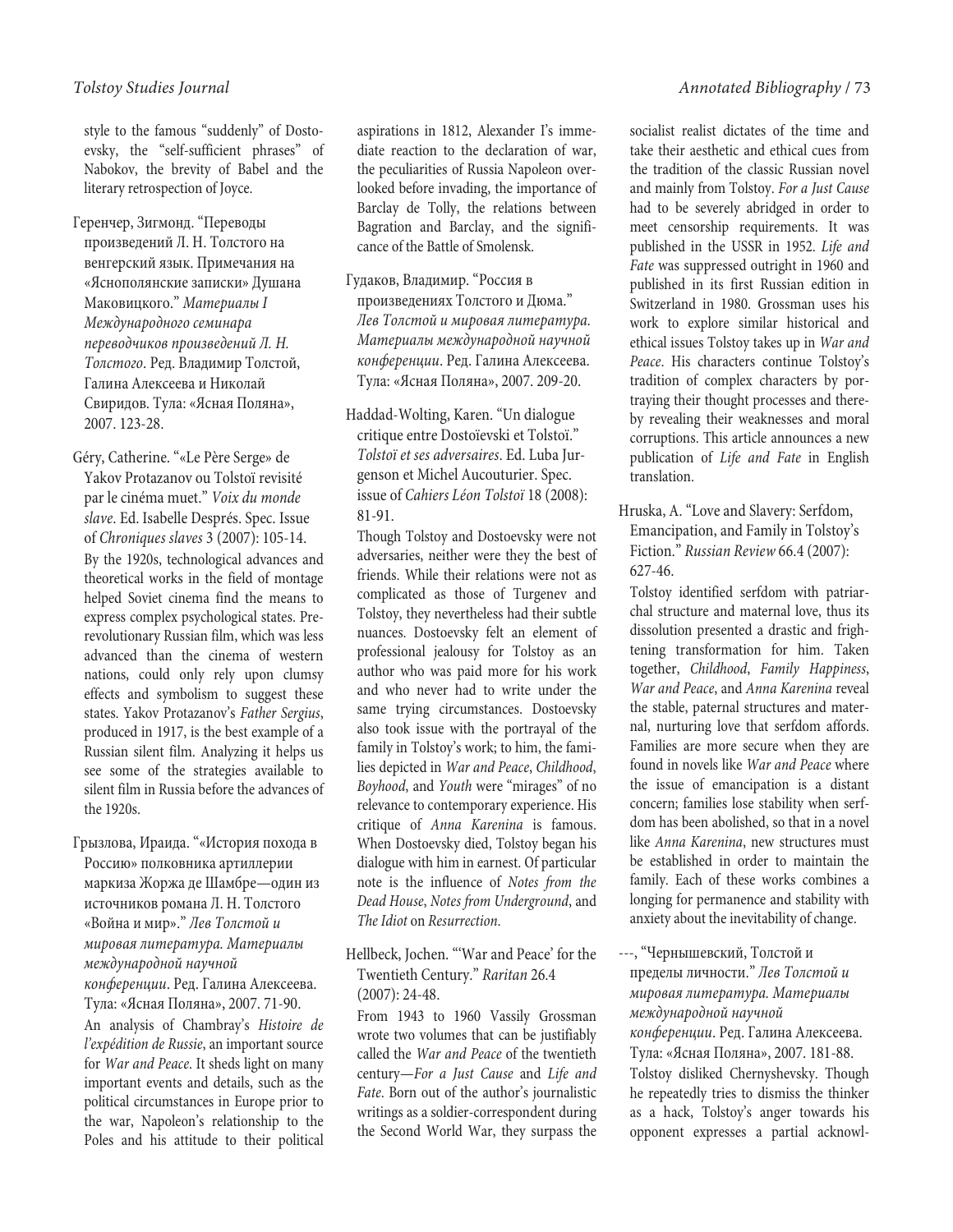edgement of his importance. In fact, there are hidden polemics with Chernyshevsky in many of Tolstoy's works, particularly Anna Karenina. Of note is the way the novel takes up the presentation of desire and appetite in What is to be Done?

Hutchings, Stephen. "Kavkazskii plennik/The Prisoner of the Mountains: Sergei Bodrov, Russia, 1996." The Cinema of Russia and the Former Soviet Union. Ed. Birgit Beumers. London: Wallflower, 2007. 223-31.

This adaptation of Tolstoy's work by the same title unwittingly exposes the problems of criticizing imperialism from a position inside the empire. The film treats Chechen culture too exotically and does not go far enough to expose the brutalities of war. In terms of its plot, this film follows Tolstoy's text quite accurately, but includes numerous other "texts" from the Soviet milieu (e.g., Ballad of a Soldier, 1958) and from Hollywood cinema.

- Ильинская, Софья. "Русская
	- литература в Греции XIX века. Переводы и восприятие." Материалы I Международного семинара переводчиков произведений Л. Н. Толстого. Ред. Владимир Толстой, Галина Алексеева и Николай Свиридов. Тула: «Ясная Поляна», 2007. 35-48.

Here Ilyinskaia describes an anthology of nineteenth-century Russian literature recently translated into Greek. Russian literature became an important influence on Greek culture in the 1880s with Tolstoy, Chekhov, Dostoevsky, Krylov, and others translated for the first time.

Итокава, Коити. "Лев Толстой как зеркало кавказского конфликта." Лев Толстой и мировая литература. Материалы международной научной конференции. Ред. Галина Алексеева. Тула: «Ясная Поляна», 2007. 151-60. The war in the Caucasus was a very important subject for Tolstoy who wrote about it both before War and Peace and after. One thread uniting all these tales, from Набег through to Хаджи-Mурат, is

the definition of bravery. It evolves along with his changing attitude to power and the individual. Whereas before the enemy was the opponent in combat, now the enemy is the power responsible for creating the conflict in the first place (Nikolai I and Shamil).

# Иванян Э. А. Когда говорят музы. История российско-американских культурных связей. Москва:

«Международные отношения», 2007. Tolstoy was a key cultural figure in the dialogue between Russia and the USA. Tolstoy was interested in the work of Garrison, Parker, Emerson, Thoreau, Lowell, Whitman, Sinclair, and others. Ivanian discusses Tolstoy's inclusion into the Walt Whitman Society as an honorary member in 1887 and sheds light how President Theodore Roosevelt, Henry James, and George Steinbeck all received his work. The chapter on Tolstoy also analyzes the various stage productions and film adaptations of his work in the US. Mention is also made of E. J. Simmon's long contribution to Tolstoy Research. (I. S.)

Jurgenson, Luba. "Chalamov contre Léon Tolstoï." Tolstoï et ses adversaires. Ed. Luba Jurgenson et Michel Aucouturier. Spec. issue of Cahiers Léon Tolstoï 18 (2008): 92-99.

Shalamov considered Tolstoy to be his anti-model, and on several occasions Kolyma Tales makes disparaging references to him. Of particular note are Shalamov's later autobiographical writings, which develop this negative attitude with increasing radicalism. He accuses Tolstoy of concealing an entire dimension of human existence by not honestly portraying his characters in extreme conditions. To him, nineteenth-century literature's answers to the question of good and evil did nothing to mitigate the horror of the camps or to account for the fractured self of the twentieth century.

Kalfus, Ken. The Commissariat of Enlightenment. New York: HarperCollins, 2004.

This novel opens at Astapovo, 1910. Tolstoy is dying and cinematographer Nikolai Gribshin is there to document the event, learning what a powerful political tool his camera is in the process. Soon after, he meets the scientist Professor Vorobev and the revolutionary Josef Stalin who lead him on the strange odyssey that was the Russian Revolution.

Karshan, Thomas. "Between Tolstoy and Nabokov: Ivan Bunin Revisited." Modernism - Modernity 14.4 (2007): 763-69. The influence of Tolstoy on Bunin. Bunin found contemporary answers to Russia's dilemmas unacceptable; neither the revolutionary utopianism of the Soviets nor the modernist esotericism of émigré circles filled the gap between Russia's culture and society, a gap identified repeatedly in Tolstoy's writing and thought. Bunin also learned certain aesthetic values from Tolstoy, values he identifies in his Liberation of Tolstoy.

# Kelly, Michael. "Science, Consciousness, and Art: From Anna Karenina to What is Art?" Canadian-American Slavic Studies 41.3 (2007): 279-300.

In Anna Karenina and in What is Art? science runs the risk of becoming too abstract, thus offering no solutions to humanity's fundamental questions. Tolstoy says art is counterfeit for very similar reasons; if it cannot infect, if it cannot resonate with human sentiment on a fundamental level, then it is not genuine. Science and art are genuine when they are matters of consciousness.

# Ханинова, Римма. "Сказка Л. Н.

Толстого «Карма» в аспекте «Дхаммапады»." Лев Толстой и мировая литература. Материалы международной научной конференции. Ред. Галина Алексеева. Тула: «Ясная Поляна», 2007. 103-18. Tolstoy included Eastern Religious texts in his Circle of Reading. He abridged these works and altered them to cohere to his own views, so that metempsychosis was absent despite its importance to both Hindu and Buddhist thought. His transla-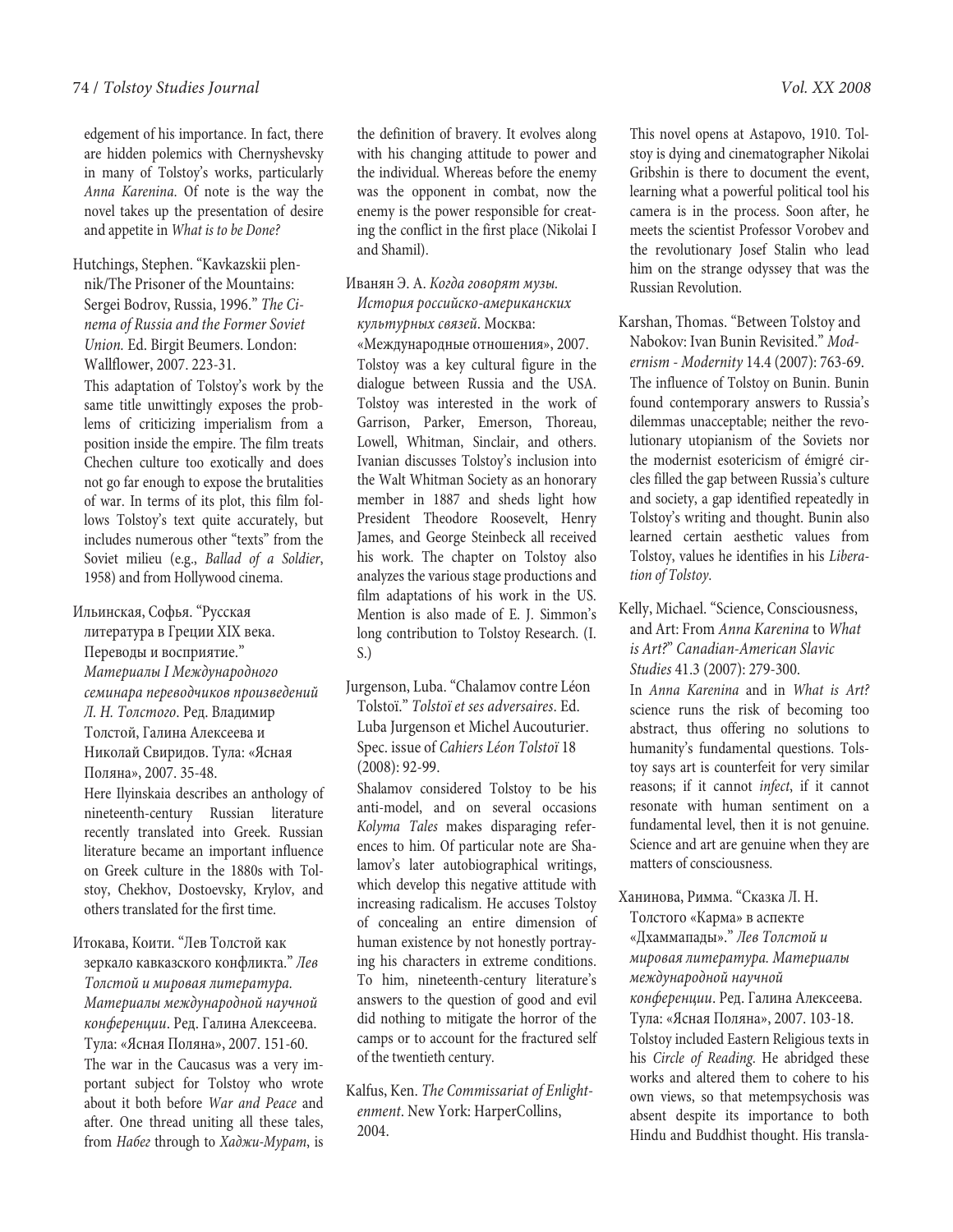tion of "Karma" is an interesting case, because it was censored for publication in brochure after appearing in Северный вестник in 1894.

Хэмлинг, Анна. "Понятие истории «интраистории» в концепциях Толстого и Унамуно." Лев Толстой и мировая литература. Материалы международной научной конференции. Ред. Галина Алексеева. Тула: «Ясная Поляна», 2007. 189-96. Tolstoy's influence on Miguel de Unamuno is profound, both stylistically and thematically. There is not any significant difference, for instance, between Tolstoy's search for authentic history (истинная история) and Unamuno's idea of intrahistoria. Each author denies the importance of the major events of history and emphasizes the collective consciousness of the people. Each author presents the details of their fictional worlds not as objective phenomena, but as the perceived product of a living consciousness interacting with reality.

### Хладковский Р. И. Италия и

художественная классика России. Москва: ИМЛИ РАН, 2008.

An examination of Italian and Russian literature from the perspective of European humanism, its general ideas and artistic forms. Includes the chapter, "The Necessity of the Beautiful in the Tale Lucerne. On the Post-Renaissance humanistic thought in Lucerne" (147-58). (I. S.)

Kishik, D. "Wittgenstein on Meaning and Life." Philosophia 36.1 (2008): 111-28. This paper explores Wittgenstein's ideas about language and its relationship to life. It devotes particular attention to Tolstoy's complaint in Confession that "life is meaningless." Tolstoy's life is meaningless when it is removed from its context. Propositions may be found when the search for meaning is detached from life and goes on a "philosophical holiday," but their value is questionable. Meaning should not be sought in isolation, but "only in the context of life." This context gives life to a sign

and when the sign has life it also has meaning.

Леблан, Рональд. "«Санин» Арцыбашева как ответ Толстому и толстовству." Лев Толстой и мировая литература. Материалы международной научной конференции. Ред. Галина Алексеева. Тула: «Ясная Поляна», 2007. 45-54. Artsybashev's decadent novel Sanin (1907) is an intertextual response to Tolstoy's latter polemical writings. Saninism emerges as an alternative philosophy, negating all the main tenets Tolstoy espoused, especially the idea of nonresistance to evil.

Lesourd, Françoise. "Une mise en accusation du tolstoïsme par Vladimir Soloviev: de La Justification du bien aux Trois entretiens." Tolstoï et ses adversaires. Ed. Luba Jurgenson et Michel Aucouturier. Spec. issue of Cahiers Léon Tolstoï 18 (2008): 9-21.

Tolstoy and Soloviev had their first meeting at Iasnaia Poliana in 1875. Though they subsequently met only on rare occasions, each found the meetings stimulating. They saw eye-to-eye on several important social issues, the fight against anti-Semitism in 1890 and the great famine of 1891, to name two. Culturally and socially speaking, however, there was a great gulf separating them. Tolstoy had little patience for Soloviev's mysticism and Soloviev saw little extraordinary in Tolstoy's writing, which he called "здоровая обыденщина."

# Лев Толстой и мировая культура. Материалы Второго международного толстовского

конгресса. Москва: 2006. This collection gathers the materials presented during the Second International Congress of Tolstoy, which took place in Moscow in November 2006. Articles deal with the problem of Tolstoy's poetics and Orthodoxy, methods of studying War and Peace and Tolstoy's excommunication from the Church. There are articles that compare Tolstoy's worldview to Vauve-

nargues, I. V. Kirievsky, Dostoevsky and Balmont and other articles that discuss the legacy of Tolstoy's portrayal of estate life and balls. Special attention is devoted to pedagogy and moral education using the "family question," which Tolstoy raised in the 1870s, as a case in point. The collection includes Tolstoy's correspondence with the vegetarian I. I. Perper and information about the journal Русская беседа, published for the first time. (I. S.)

Лев Толстой и мировая литература. Материалы международной научной конференции. Выпуск 5. Ясная Поляна, 2008.

A collection of materials from the Fifth International Academic conference "Lev Tolstoy and World Literature" which took place at Iasnaia Poliana in August of 2007. Topics include the ontological dimension in Cossacks, the Eastern Question according to Tolstoy and Dostoevsky, and Tolstoy as a fighter for peace. A great deal of attention is given to the poetics of Tolstoy's works, such as Cossacks, After the Ball, War and Peace, the translation of the Gospels, and Anna Karenina. Other works compare Tolstoy's worldview to other thinkers and artists: Chekhov, Leontiev, Shevchenko, Immanuel Kant, Dickens, Tyndall, the French Encyclopaedists, the Christian school of Dosis in Japan, and Indian philosophers. Also included, critical responses to the world premiere of The Power of Darkness, Tolstoy's depiction in the painting "Fishing" by N. N. Bunin, the reception of Tolstoy's art in Brazil at the end of the nineteenth century, the tale "Fugitive" and its operatic rendition by N. Strelnikov, Tolstoy's connections with American women. (I. S.)

Мак-Пик, Рик. "Генерал Толстой." Лев Толстой и мировая литература. Материалы международной научной конференции. Ред. Галина Алексеева. Тула: «Ясная Поляна», 2007. 253-58. Eikhenbaum noted that had Tolstoy lived in another era, he would have been a military leader. Looking at the author's life and the peculiarities of his portrayal of Kutuzov, among American generals,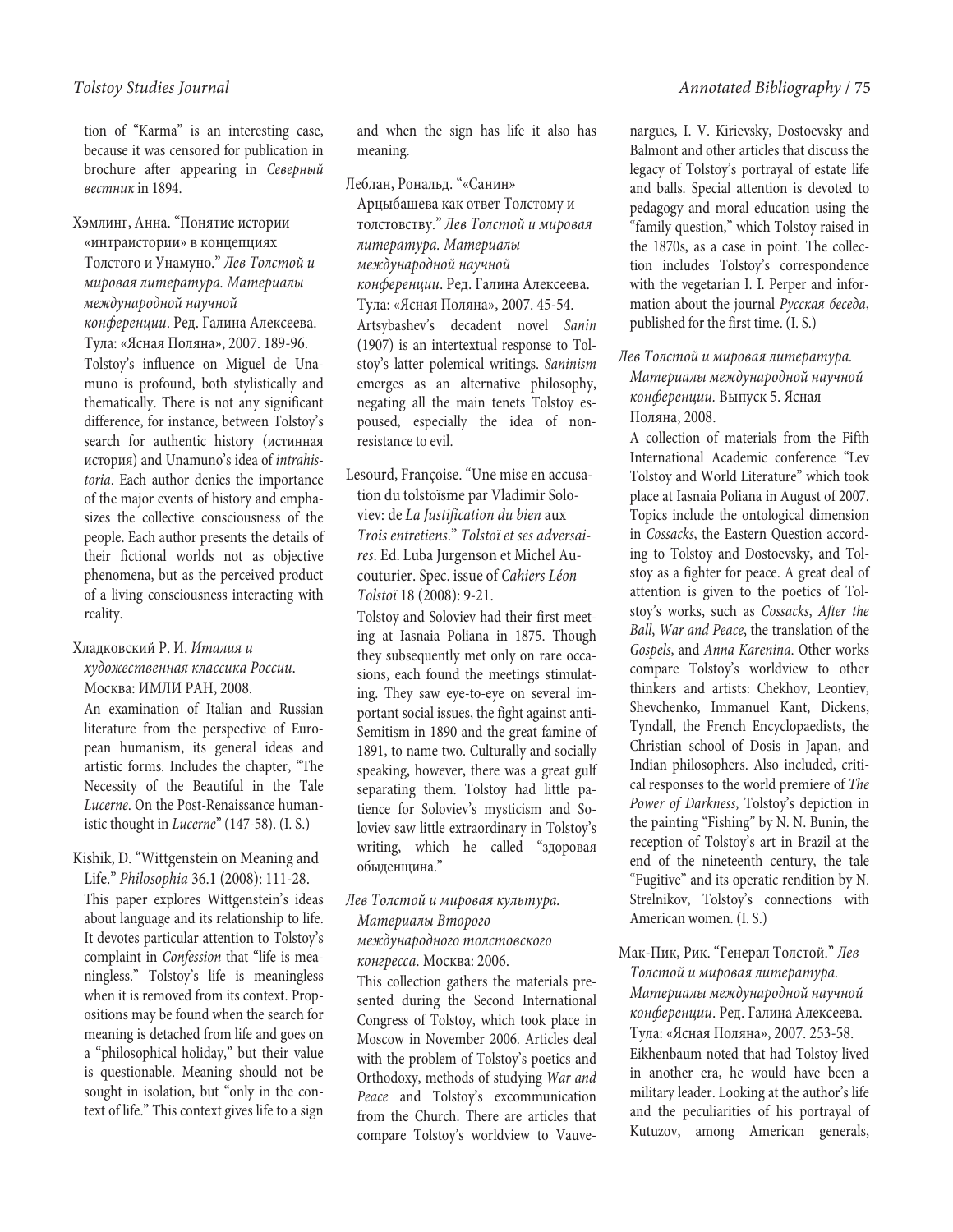Tolstoy probably would have most resembled General Douglas MacArthur.

### McLean, Hugh. In Quest of Tolstoy.

Boston: Academic Studies Press, 2008. This book gathers McLean's writing on Tolstoy from the last decade. The essays investigate Tolstoy the man as much as they do the artist and thinker. Family Happiness is considered from several perspectives. Of particular interest is the young author's courtship of Arsenieva and his complicated relationship to Turgenev. In another chapter, the "missing mothers" of War and Peace are pondered: why does the novel say so little about Pierre's and Andrei's respective mothers? Nikolai Levin is compared to Dmitry Tolstoy to determine the extent to which we can expect to find the author's biography in Anna Karenina. Gary R. Jahn's rejoinder accompanies McLean's reading of "God Sees the Truth but Waits." In the section "Tolstoy the Thinker" McLean presents the author as a man engaged in many of the larger intellectual issues of the time, as well as the more local ones. He looks at Tolstoy's understanding of Jesus, his 'God' and Rousseau's and his antagonism towards Darwin. McLean also presents Tolstoy's stance on the "Woman Question." In the book's final section, McLean discusses the author's impact on Hemingway and Isaiah Berlin. (See also the review in this issue of the Tolstoy Studies Journal.)

---, "Мог ли мастер ошибаться? (Заметки по поводу рассказа Л. Н. Толстого «Бог правду видит, да не скоро скажет." Лев Толстой и мировая литература. Материалы международной научной конференции. Ред. Галина Алексеева. Тула: «Ясная Поляна», 2007. 221-30. A translation of McLean's essay on God Sees the Truth but Waits, reappearing this year in English in a chapter of his In Quest of Tolstoy (see above).

Medzhibovskaya, Inessa. Tolstoy and the Religious Culture of his Time: A Biography of a Long Conversation, 1845-1887. Lanham, MD: Lexington Books, 2008.

Tolstoy's conversion was not the result of a sudden epiphany. It was the culminating point of a philosophical and theological process decades in the making. On the one hand it derived from his understanding of the main intellectual currents abroad: German Romantic philosophy, advances in the natural sciences, pragmatist religion, and theories of social progress all had their influence on Tolstoy. His interaction with contemporaries and the lessons he gained from the experiences of other important figures, both Russian (Pushkin, Gogol, Chaadaev, Herzen, and Dostoevsky), and foreign (Rousseau, St. Augustine, Pascal) also influenced the formation of his religious ideas. Tolstoy's conversion is thus an intertextual evolutionary process. It synthesizes all these disparate historical, social, cultural, and intellectual threads and creates a new and unique understanding of religion.

- ---, "Толстой в спорах о религиозной совести." Лев Толстой и мировая литература. Материалы международной научной конференции. Ред. Галина Алексеева. Тула: «Ясная Поляна», 2007. 17-30.
- Michaelson, Christopher. "Work and the most Terrible Life." Journal of Business Ethics 77.3 (2008): 335-45. Ivan Ilyich's failure to appreciate the potential moral value of his employment leads to his inability to live well. This analysis The Death of Ivan Ilyich differentiates between a good work ethic and a good ethics of work.
- Morson, Gary Saul. Anna Karenina in Our Time: Seeing More Wisely. New Haven: Yale UP, 2008.

This book offers new readings of many of the main issues in Anna Karenina. For example, we are not to judge Anna by any moralistic standard; rather we can see in her our own fascination with the ideology of romantic love. Levin and the issue of modernization are discussed as are the problems of good and evil. Morson finds numerous connections between the novel and problems facing the world today. (See

also the review in Volume XIX of the Tolstoy Studies Journal.)

Назимова, Мария Григорьевна. Из семейной хроники Толстых: С приложением родословной дворян и графов Толстых. Тула: Тульский областной историко-архитектурный и литературный музей, 2007. Maria Grigorievna Nazimova's mother was a Tolstoy. Nazimova's memoires are republished here for the first time since their initial appearance in 1902. Included is an appendix containing the largest published Tolstoy family tree.

Nemser, Alexander. "The World Writing." The New Republic 237.12 (2007): 41.

A review of both the Pevear/Volokhonsky and the Bromfield translations of War and Peace.

Newman, Ira. "Learning from Tolstoy: Forgetfulness and Recognition in Literary Edification." Philosophia 36.1 (2008): 43-54.

In The Republic, Plato attacks art on epistemological grounds. Art, argues Socrates, only requires a modicum of technical expertise in order to lull its audience into believing its illusion. This paper proposes that Plato's stance is incomplete, for while art might be weak at establishing the truth of a proposition, it can remind us of fundamental moral truths. Newman identifies a distinct type of forgetfulness, one that is not epistemological, but moral and psychological. In this type of forgetfulness, the subject assents to a proposition's truth, but does not regard it with the proper importance or value. It is forgetting in the sense of neglect. While not everyone suffers from this form of forgetfulness, The Death of Ivan Ilyich is aimed at those who do.

Nikitina, Nina. A Tour of the Estate with Lev Tolstoy. Tula: Yasnaya Polyana, 2004.

---, "Усадьба как текст жизни Льва Толстого." Лев Толстой и мировая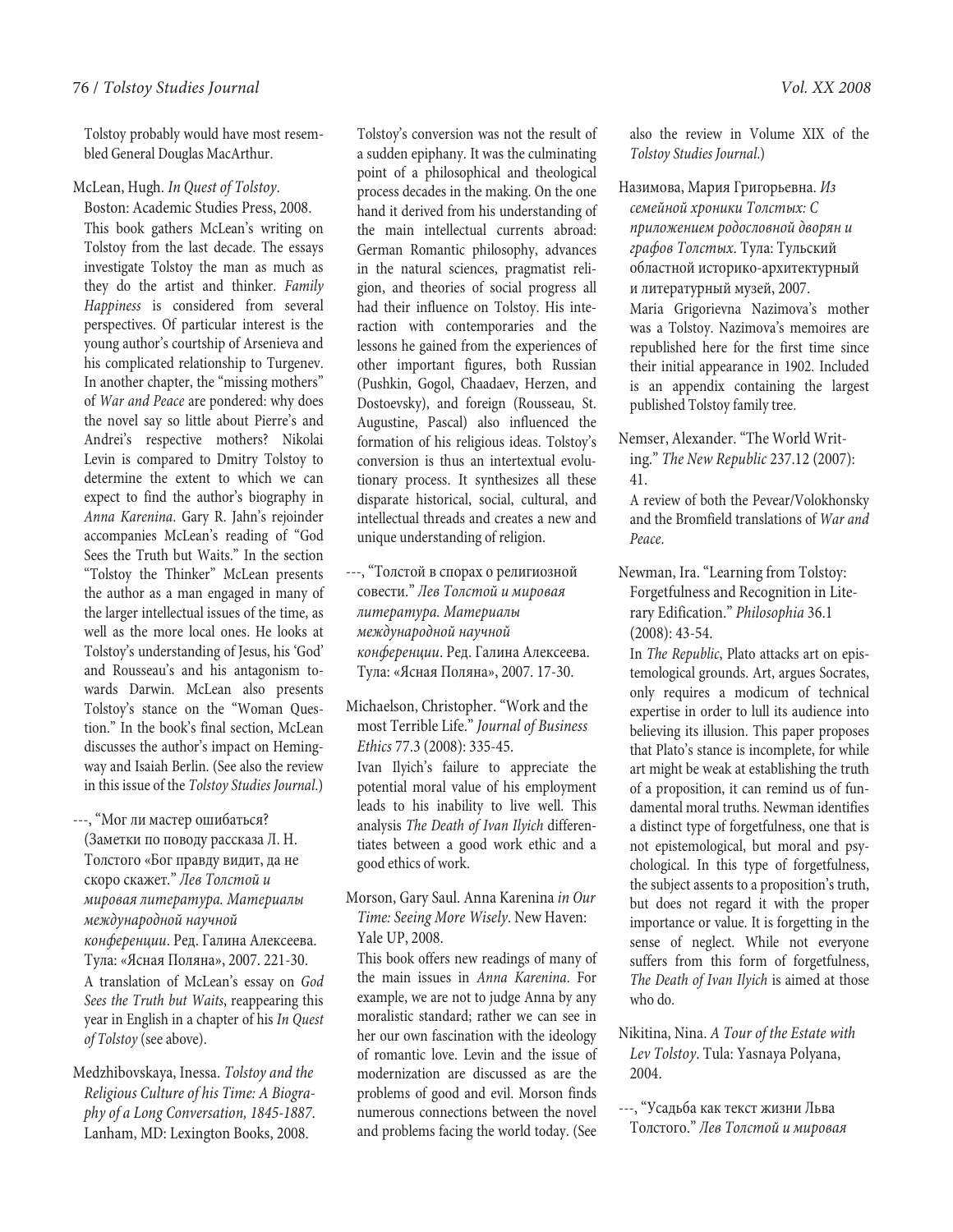# литература. Материалы международной научной

конференции. Ред. Галина Алексеева. Тула: «Ясная Поляна», 2007. 241-52. One wonders what sort of author Tolstoy would have become had he remained in St. Petersburg his entire life. His decision to live on his family estate allowed him to keep active in the practical affairs of life and not get swept away by his literary activity—work he always regarded with a degree of distance and irony. Life on Iasnaia Poliana kept him focused on hunting, farming, and child-rearing.

# Николаева, Н. А. "Стоические идеи в

романе Л. Толстого «Война и мир».." Русская литература 3 (2007): 120-32. Tolstoy was an avid reader of the Stoic philosophers. His library contains the works of Marcus Aurelius, Epictetus and Seneca, books he read very closely and in which he made notes. Tolstoy turned to the Stoic philosophers for their thoughts on the purpose of life, their self-analysis and for their conviction that each person had inherent value and could experience moral regeneration. Throughout the 1850s, Tolstoy took a great interest in the Stoics and the influence their ideas had on Russian Freemasonry in the eighteenth century. The effects of this research can be felt in many of the author's works from the 1850s, but it is especially strong in War and Peace.

# Niqueux, Michel. "Trotski lecteur de

Tolstoï." Tolstoï et ses adversaires. Ed. Luba Jurgenson et Michel Aucouturier. Spec. issue of Cahiers Léon Tolstoï 18 (2008): 57-63.

Little is known about Trotsky's stance on Tolstoy because of the ban placed on him and his works in the USSR from 1927 until Perestroika. Western explorations into Marxist readings of Tolstoy have also overlooked Trotsky. While Lenin's approach to Tolstoy was tactical and Plekhanov's was one of outright antagonism, Trotsky's was a median between the two.

Orwin, Donna Tussing. Consequences of Consciousness: Turgenev, Dostoevsky,

# and Tolstoy. Stanford: Stanford UP, 2007.

Since the time of Karamzin, Russian authors started showing an increased interest in the limits of subjective consciousness. This tendency found its supreme expression in the psychological prose of Turgenev, Dostoevsky and Tolstoy. These authors found their intellectual forebears abroad, thanks to the westward orientation initiated under Peter I; however, contrary to Rousseau's prediction that the Petrine reforms would distort the Russian, these authors' works take that legacy and forge a modern Russian identity, making some of the world's greatest literature in the process. It is great literature not only because of its peculiarity of presenting self-consciousness to readers, but also because it does so without over-analyzing. Turgenev, Dostoevsky, and Tolstoy use aesthetic means to give the reader an authentic impression of the problems of self-consciousness. (See also the review in this issue of the Tolstoy Studies Journal.)

---, "Strakhov's World as Whole: A Missing Link between Dostoevsky and Tolstoy." Poetics. Self. Place. Essays in Honor of Anna Lisa Crone. Eds. Catherine O'Neil, Nicole Boudreau & Sarah Krive. Bloomington: Slavica, 2007. 473- 93.

Dostoevsky conversed with Strakhov and read his essays in the 1860s. Tolstoy read the same essays in a retrospective collection entitled World as Whole (Мир как целое) and started corresponding with the critic in the 1870s. The ideas contained in Strakhov's essays account for a similarity in two very different works, Notes from the Dead House and Anna Karenina. Each work grapples with Strakhov's idea that man's essence is his "indefinability," an attribute which grants him freedom, but which also imposes upon him a Hegelian dialectic of "self-satisfaction" and "selfdestruction." Though each author found Strakhov's idea compelling, neither was satisfied with the goal he proposed as a guiding force for man's indefinability. Each author uses his work to provide an answer to the deficiency he found in Strakhov's thought.

---, "Влияние И. С. Тургенева и рассказ Л. Н. Толстого «Утро Помещика»." Лев Толстой и мировая литература. Материалы международной научной конференции. Ред. Галина Алексеева. Тула: «Ясная Поляна», 2007. 9-16. As is well known, Tolstoy and Turgenev shared complicated relations. In the 1850s the influence of Turgenev was particularly strong, as he was a mentor to Tolstoy. He criticized the emerging writer's tendency to reveal his convictions in his writing and proposed that a writer's task should be to reveal the contradictions of reality instead. In Landowner's Morning Tolstoy did not directly take Turgenev's advice, but he did approach his personally held beliefs with greater caution and care.

Осипова, Эльвира. "Роман Л. Н. Толстого «Анна Каренина» в оценке американских писателей." Лев Толстой и мировая литература. Материалы международной научной конференции. Ред. Галина Алексеева. Тула: «Ясная Поляна», 2007. 161-72. While there are numerous ways one can characterize Tolstoy's reception in earlymid twentieth-century America, what is certain is that American authors acknowledged his importance and genius. This article gives a survey of some of these responses—William Howells, Henry James, James Thomas Farrell, Vladimir Nabokov, and others.

Pevear, Richard. "The Translator's Inner Voice." Материалы I Международного семинара переводчиков произведений Л. Н. Толстого. Ред. Владимир Толстой, Галина Алексеева и Николай Свиридов. Тула: «Ясная Поляна», 2007. 75-84.

Boris de Schloezer, translator of War and Peace into French, remarked that the novel was poorly and carelessly written. However, calling Tolstoy's writing into question does not improve a translation; if anything it threatens to weaken it. A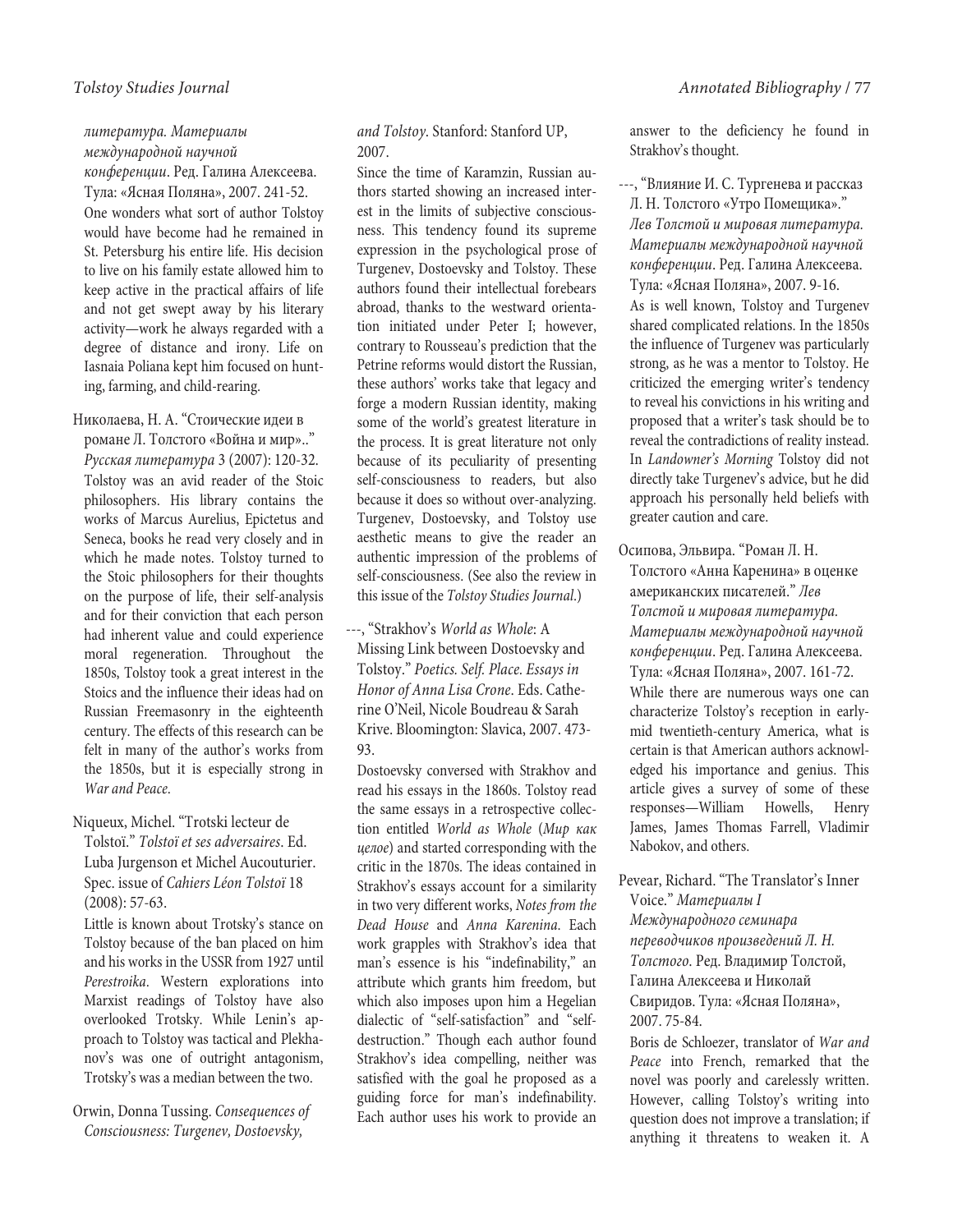#### 78 / Tolstoy Studies Journal Vol. XX 2008

translation that smoothes out a novel's peculiarities, faults and deficiencies undermines the work's very essence. These are the very things a translator must fight to retain. Pevear compares the Garnett, Maude, and Briggs translations of War and Peace.

Платек, Яков. Покаянная душа: Музыка на страницах Л. Н. Толстого. Москва: «Композитор», 2004.

Platov, Ilya. "La croisade anti-tolstoïenne d'Ivan Iline." Tolstoï et ses adversaires. Ed. Luba Jurgenson et Michel Aucouturier. Spec. issue of Cahiers Léon Tolstoï 18 (2008): 22-40.

While Tolstoy lived, he and Il'in disagreed on many points. Il'in's Resistance to Evil by Force is a case in point. Platov shows how his attitude to Tolstoy was much more nuanced than generally believed. The philosopher's internal contradictions at least partially account for his complex attitude to the author.

Полосина, Алла. "Л. Н. Толстой и Ж.- Ж. Руссо: идея совершенствования." Лев Толстой и мировая литература. Материалы международной научной конференции. Ред. Галина Алексеева. Тула: «Ясная Поляна», 2007. 269-86.

---, "Первый перевод на французский язык «Войны и мира» Л. Н. Толстой." Материалы I Международного семинара переводчиков произведений Л. Н. Толстого. Ред. Владимир Толстой, Галина Алексеева и Николай Свиридов. Тула: «Ясная Поляна», 2007. 15-30.

Another article about Paskievitch and the first French translation of War and Peace (cf. Aucouturier "Первая переводчица «Войны и мира»"). Before turning to that great novel, Paskievitch had already translated Family Happiness. She did not undertake these translations for income; she translated these works because her great admiration for Tolstoy and also for patriotic reasons. Using archival resources, Polosina uncovers the particulars of this

translation of War and Peace, its reception, and who retained authorship rights.

Prickett, Ruth. "A Subtle Magic." Illustration 14 (2007): 28-31.

An interview with illustrator Angela Barrett (b. 1955). Though most famous for her illustrations of children's books, Barrett was recently commissioned by the Folio Society to illustrate Tolstoy's Anna Karenina.

Radelescu, Domnica, and Paul Friedrich. "A Tragedy of Language and a Language of Tragedy: Madame Bovary and Anna Karenina." Poetics. Self. Place. Essays in Honor of Anna Lisa Crone. Eds. Catherine O'Neil, Nicole Boudreau & Sarah Krive. Bloomington: Slavica, 2007. 508-45.

This paper uses the structuralist methods of Roman Jakobson and others to report on the linguistic sources of tragedy in Madame Bovary and Anna Karenina. Each of these novels reflects one side of Foucault's dichotomy: Tolstoy's novel manifests the classical belief in harmonious relations between language and the world; Flaubert's reflects the modern break between language and things. In Anna Karenina, adulterous love is defined by a vast orchestration of negative symbols, which Friedrich calls the GAD set. This set is not limited to words with  $ea\partial \sim$  as its root (гадость, гадкий), but a set of at least thirty other roots:  $\partial y \rho_1 \sim$ ,  $\omega_2 \sim$ ,  $n \omega_3 \rho_2 \sim$ , горд $\sim$ , ревн $\sim$ , вин $\sim$ , and страш $(\mu) \sim$  to name a few. Words from this category derive from biblical and pan-European models of jealousy and lust. As the novel progresses, they gradually accrue and become more closely associated with Anna until they finally consume her in Part VII.

# Rancour-Laferriere, Daniel. Tolstoy's Quest for God. New Brunswick, NJ: Transaction Publishers, 2008.

Tolstoy was always in search of God. His conversion recounted in Confession was the culminating point of a prolonged spiritual process. Rancour-Laferriere locates Tolstoy's need for God in bi-polar disorder, which made him welcome suf-

fering masochistically but also indulge in delusions of grandeur. By the end of his life, Tolstoy embraced a pantheistic worldview which placed God in everything and everywhere, making Him readily accessible whenever Tolstoy needed Him. The author also tended to describe this God in maternalistic terms, making Him a substitute for the mother Tolstoy lost when he was about two years old. (See also the review in this issue of the Tolstoy Studies Journal.)

Рейнгольд, Наталья. "О старых и новых англоязычных переводах произведеинй Л. Н. Толстого." Материалы I Международного семинара переводчиков произведений Л. Н. Толстого. Ред. Владимир Толстой, Галина Алексеева и Николай Свиридов. Тула: «Ясная Поляна», 2007. 57-74. Translations of Anna Karenina have

ensured Tolstoy's influence on British and American writers. This was true in Virginia Woolf's time and Pevear and Volokhonsky hope that their translation will bear an influence on writers today.

Reyn, Irina. What Happened to Anna K: A Novel. New York: Simon & Schuster, 2008.

A retelling of Anna Karenina that takes place a Russian-Jewish community in Queens.

Robinson, Douglas. Estrangement and the Somatics of Literature: Tolstoy, Shklovsky, Brecht. Baltimore: Johns Hopkins UP, 2008.

Critics need to feel less comfortable about the distinction between the empathy underlying Tolstoy's art and the estranged materialism that makes up most modernist art. The formalist theoretical tradition has overlooked the possibility of any connection between these two seeming antipodes, despite the dialogue that existed between the primary progenitors of this dichotomy (Tolstoy and Shklovsky). The somatics of literature entails the awareness of the body and reader response in literary practice. Tolstoy's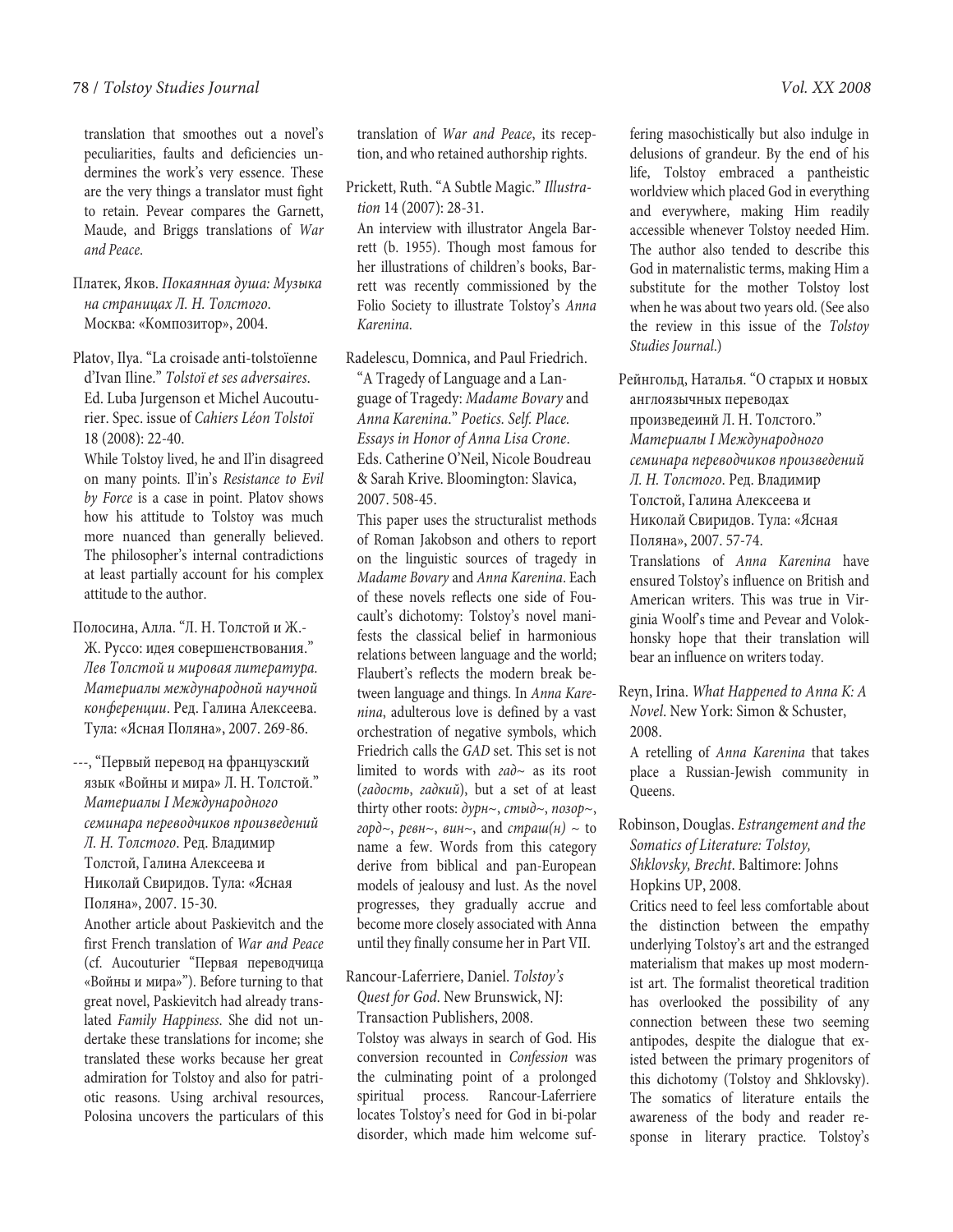awareness of these poetics is clear from his metaphorical characterization of response to art as infection—infection as cure and infection as epidemic. Contrary to what the legacy of reactions to "Art as Device" suggest, Shklovsky was not working against Tolstoy's appeal to the body and sentiment in art; rather he was refining it in order to arouse his alienated and anaesthetized audience.

Romaniuk, Radosław. Dramat religijny Tołstoja. Warszawa: "Więzi", 2004.

Романов, Д. А. Языковой мир Льва Толстого глазами современного читателя. Тула, 2008.

Timed to coincide with the 180<sup>th</sup> anniversary of the author's birth and devoted to the linguistic aspect of his work. Analyses conducted from different perspectives: linguistics proper, general philology, psychological, and axiological. The multifaceted character of the classic text is analyzed, possible manifestations in contemporary conditions (i.e., in the consciousness of the nineteenth-century reader). (I. S.)

Руа, Франс. "Знание и мудрость в понимании Л. Н. Толстого." Лев Толстой и мировая литература. Материалы международной научной конференции. Ред. Галина Алексеева. Тула: «Ясная Поляна», 2007. 259-68. Tolstoy's interest in pedagogy led him to contrast the knowledge and learning of the privileged classes to that of the peasant. In the latter he encountered a knowledge based in a traditional way of life that was in harmony with its natural surroundings. The knowledge of the intelligentsia lacked this connection. A pedagogical approach was required so that the peasants could derive greater benefit from their new rights and freedoms after emancipation. However, education should not sever the intrinsic linkages between the peasant and nature.

Русская литература конца XIX- начала XX века в зеркале современной науки. В честь В. А. Келдыша. Москва:

### ИМЛИ РАН, 2008.

A collection of works dedicated to Vsevolod Aleksandrovich Keldysh, a remarkable scholar of Russian literature of the end of the nineteenth and beginning of the twentieth centuries. Included are two letters (372-75) from Tolstoy to Aylmer Maude from 1897, a donation Keldysh made to the archive of University of Leeds. Tolstoy's letter to Maude, dated 23 October 1897, was uncovered by Professor Holman in 1978 in an article in Journal of Russian Studies (Vol. 36). Tolstoy's letter of 25 October 1897 is mentioned in Jubilee Полное собрание сочинений (Vol. 70, p. 226). This volume also includes a letter from the prose writer N. N. Nikandrov (Shevtsov 1878-1964) written to Tolstoy 19 January 1897 (376-82). (I. S.)

Sémon, Marie. "Guerre entre Tolstoï et les défenseurs de l'intégrité de l'Église." Tolstoï et ses adversaires. Ed. Luba Jurgenson et Michel Aucouturier. Spec. issue of Cahiers Léon Tolstoï 18 (2008): 41-50.

Of all Tolstoy's adversaries, perhaps the Church was the largest. Sémon's article recounts Tolstoy's reactions to his excommunication and the motivations of his numerous opponents. In particular, she examines the attacks led by two figures of particular interest, Mikhail A. Novoselov, a former Tolstoyan converted to Orthodoxy, and Sergei Bulgakov.

Щербакова М. И. "Переписка с

Учителем." Литературная газета. 17-23 сентября 2008г., № 37 (6189), с. 5.

Tolstoy's artistic legacy has provided fertile ground for a productive international collaboration in the Slavic Research Group among the University of Ottawa, the A. M. Gorky Institute of World Literature of the Russian Academy of Sciences, and the State Tolstoy Museum. A whole body of work has been produced under the auspices of the Slavic Research Group: Единение людей в творчестве Л. Н. Толстого: Фрагменты рукописей. Составители А. А. Донсков, Г. Я. Галаган, Л. Д. Громова. Ottawa: 2002,

Сергей Толстой и духоборцы: путешествие в Канаду. Ответственный редактор и автор предисловия А. А. Донсков, сост. Т. Г. Никифорова, перевод Дж. Вудсворт. Ottawa: 1998, Л. Н. Толстой—Н. Н. Страхов. Полное собрание переписки: В 2 томах. Ответственный редактор А. А. Донсков, составители Л. Д. Громова и Т. Г. Никифорова. Ottawa: 2003, Л. Н Толстой и С. А. Толстая Переписка с Н. Н. Страховым. Ответственный редактор А. А. Донсков, составители Л. Д. Громова и Т. Г. Никифорова. Оttawa 2000, Л. Н. Толстой и П. В Веригин. Переписка. СПб.: 1995, Л. Н. Толстой и М. П. Новиков. Переписка. Munchen: 1996, Л. Н. Толстой и Ф. А. Желтов. Переписка. Ottawa: 1999, Лев Толстой и русские писатели-крестьяне: избранная переписка. Ottawa: 2007. (I. S.)

Shklovsky, Viktor Borisovich. Energy of Delusion: A Book on Plot. Trans. Shushan Avagyan. Champaign, IL: Dalkey Archive Press, 2007.

A treatise on plot, perhaps Shklovsky's favourite critical subject. Tolstoy "was and still is the greatest commander-in-chief of plot" (413). As such, he takes center stage in this new English translation of Shklovsky's Енергия заблуждения: книга о сюжете, a ten-year project first published in the USSR in 1981 when the author was 88. The "energy of delusion" is an expression Tolstoy uses in a letter to Strakhov in 1878 to describe a force necessary to write (10). Shklovsky describes it as "the energy of searching freely," the energy "of trials, experiments and of investigation." It is the energy that drives all of Tolstoy's creativity and thereby is a great source of continuity in all the writer's work and life. It is a very flexible energy. It allows Tolstoy to be both culture's opponent and one of its most powerful participants. It allows him to write novels like Anna Karenina and Resurrection, works that simultaneously defy and depend upon Pushkin, Shakespeare, and Boccaccio. It establishes continuity throughout all Tolstoy's writing and is inseparable from the man, thus compris-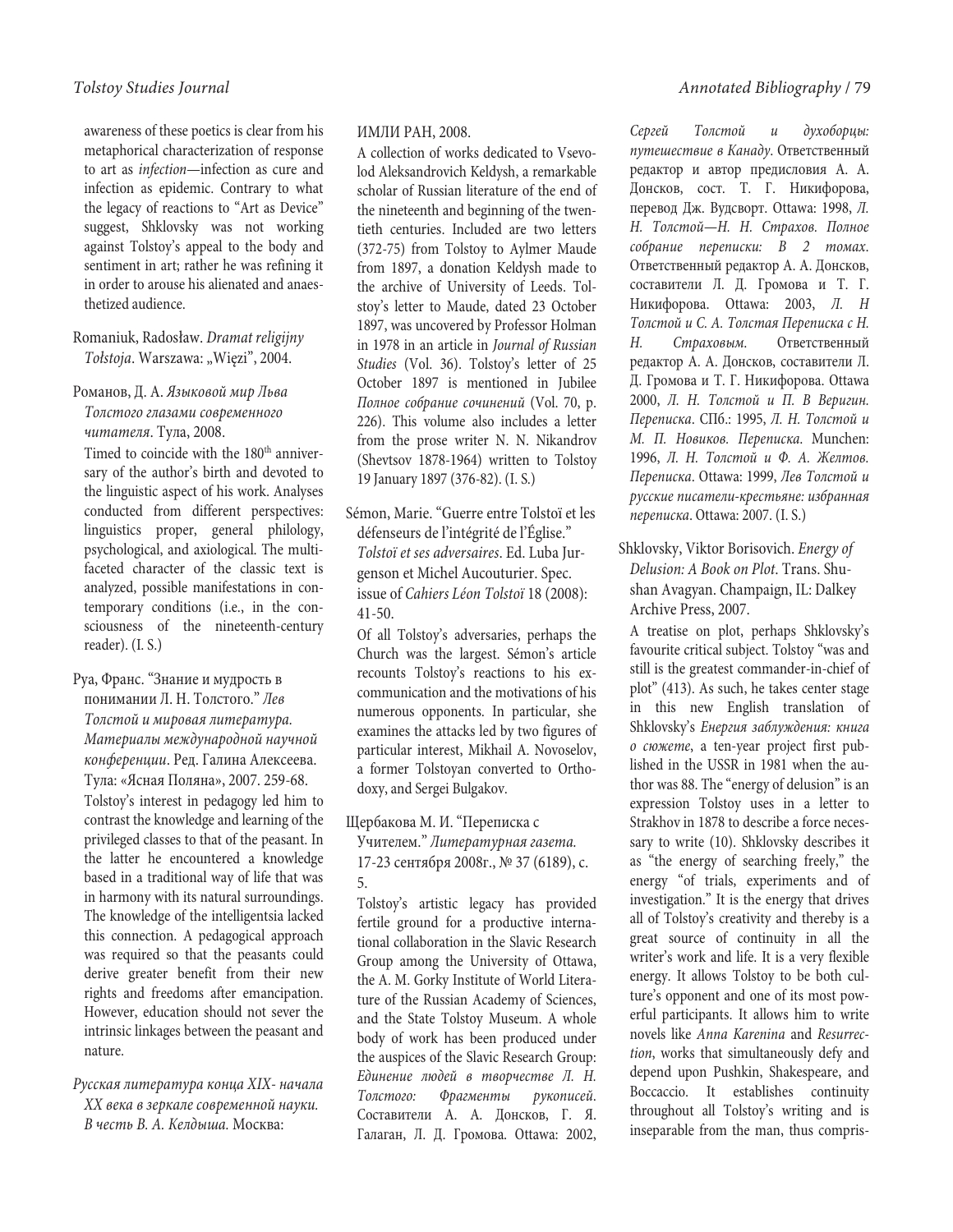ing the author's biography and his poetics (254). This energy accounts for continuities throughout his entire oeuvre: Serpukhovskoy reappears as an old man in "Strider" (313), Khadzhi-Murat continues the path begun with Cossacks (326) and Anna Karenina's suicide reflects Tolstoy's own struggle with the Arzamas horror (255). The energy of delusion is the source of plot for Shklovsky. Plot becomes more than just a literary phenomenon; "Plot is what the author seeks; we can say it's the result of a discovery" (423).

Шульц, С. А. "Философия имени и смерти в «Несмертельном Головане» Лескова и «Смерти Ивана Ильича» Л. Толстого." Русская литература 1 (2008): 39-57.

Each of these works has a specific approach to the problem of death. Leskov's tale looks at death from a collective, even mythical, stance. Tolstoy's story considers death from the perspective of an individual's consciousness. This essay considers characters' names in these two works, how they develop artistic ideas, and how they facilitate the texts' construction.

Шульженко, Вячеслав. "Лев Толстой как зеркало кавказского сепаратизма." Лев Толстой и мировая литература. Материалы международной научной конференции. Ред. Галина Алексеева. Тула: «Ясная Поляна», 2007. 55-62.

Слоун. Дэвид. "Открытие Канта Толстым." Лев Толстой и мировая литература. Материалы международной научной конференции. Ред. Галина Алексеева. Тула: «Ясная Поляна», 2007. 299-311.

Steiner, Lina. "Our Quest is Done, and Happiness Enough Has Fallen to Our Lot: Tolstoy in Search of 'Family Happiness.'" Poetics. Self. Place. Essays in Honor of Anna Lisa Crone. Eds. Catherine O'Neil, Nicole Boudreau & Sarah Krive. Bloomington: Slavica, 2007. 576- 600.

In his confessional writings, Rousseau describes happiness as self-absorption, while in his political writings he espouses a social contract, a happiness that depends on the dynamics of interpersonal relationships. It was Tolstoy's lifelong hope to reconcile (in art and in life) Rousseau's contemplative happiness with its social counterpart. Tolstoy may have disowned Family Happiness immediately after he wrote it in 1859. It is, however, a crucial first step in this life-long endeavor, one which not only reappears in the great novels but also in his relationship to Sofia Andreevna. His dissatisfaction with Family Happiness is indicative of his search for the most effective genre—the best aesthetic means to convey his idea of happiness to the reader. Steiner compares Tolstoy to Kierkagaard and Michelet and outlines his relationship to the Bildungsroman.

Struloeff, J. "'Tolstoy, at Age Sixty-Seven, Learns to Ride a Bicycle.'" Western Humanities Review 62.2 (2008): 37.

Суин де Бутемар, Бернхард. "Посещение Толстым земледельческой школы в Цветцене (Йена) и проибретение книг сельскохозяйственной тематики в Англии, Франции и Германии: «<...> до чего доводят учреждения сверху»." Перевод З. Богачевой. Лев Толстой и мировая литература. Материалы международной научной конференции. Ред. Галина Алексеева. Тула: «Ясная Поляна», 2007. 91-102.

- Сухих, Игорь. "Русская литература. XIX век: Лев Николаевич Толстой." Звезда 2 (2007): 224-34.
- ---, "Русская литература. XIX век: «Война и мир» (1863-1869)." Звезда 3 (2007): 226-34.
- ---, "Русская литература. XIX век: «Война и мир» (1865-69). Продолжение." Звезда 4 (2007): 224- 34.

Tolstoy, Leo. "Alyósha Gorshok: Alyósha-

the-Pot." Trans. Michael R. Katz. New England Review: Middlebury Series 28.3 (2007): 7-11.

A translation of the posthumously published Alyosha-the-Pot. Included is a short translator's note about the history of the story's writing. Katz reminds the reader of Prince Mirsky's high regard for the story.

---, "From Tolstoy's War and Peace." Trans. Richard Pevear and Larissa Volokhonsky. The Hudson Review 60.2 (2007): 201-74.

A sample from the Pevear and Volokhonsky translation of War and Peace: Volume I, Part iii, the Battle of Austerlitz.

---, Tolstoy's Short Fiction: Revised Translations, Background and Sources, Criticism. Ed. & Trans. Michael R. Katz. New York: W. W. Norton & Co., 2008.

Troubetzkoy, Wladimir. "Paul Bourget critique de Tolstoï." Tolstoï et ses adversaires. Ed. Luba Jurgenson et Michel Aucouturier. Spec. issue of Cahiers Léon Tolstoï 18 (2008): 64-69. Paul Bourget first encountered Tolstoy's novels in the 1880s. Despite the obvious differences separating his monarchist and Catholic views from those of Tolstoy,

Bourget ended up adopting the Russian

author's writing strategies.

---, "Рецепция переводов Л. Н. Толстого в Азии, Европе и Америке." Материалы I Международного семинара переводчиков произведений Л. Н. Толстого. Ред. Владимир Толстой, Галина Алексеева и Николай Свиридов. Тула: «Ясная Поляна», 2007. 31-34.

Tsimbaeva, E. "Historical Context in a Literary Work (Gentry Society in War and Peace)." Trans. Liv Bliss. Russian Studies in Literature 43.1 (2007): 6-48. Dumas counted on the reader's forgiveness: he takes liberties with history for the reader's pleasure. Tolstoy also tampered with history in War and Peace, but these deviations serve an entirely different purpose. War and Peace is like a sort of